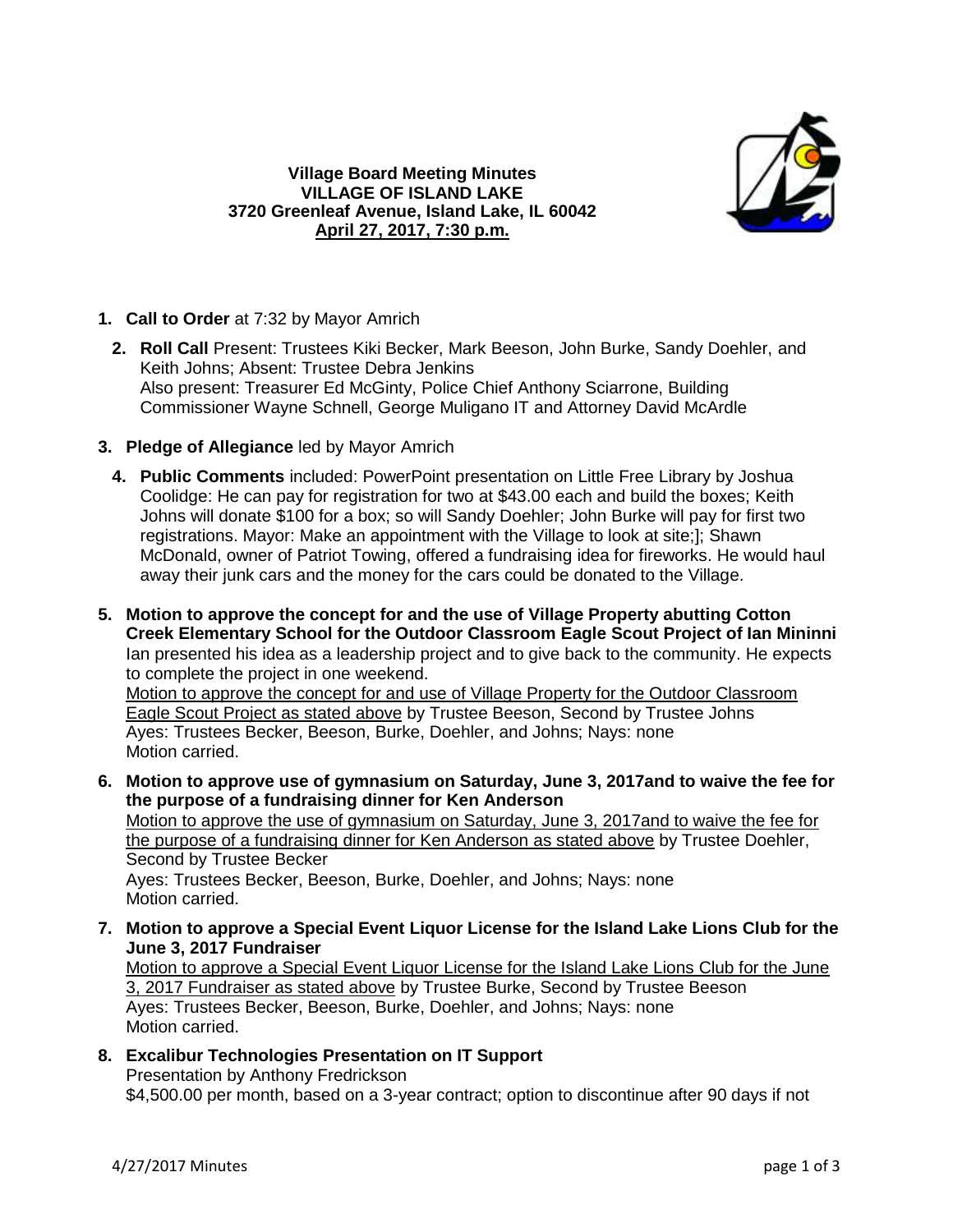satisfied. "Diamond Program" includes free installation of any new hardware. Includes website assistance and support. Other clients served in area: Berger Excavating, for example. He will provide a list of references. Trustee Johns question: What kind of security clearance do you have? Answer: HIPPA and a number of others that serve, for example, banking. Personnel take tests regularly. Trustee Becker question: What is your certification for law enforcement? Answer: We'll work with any vendor you have; client must have authorized personnel present when provider is working.

- **9. Motion to change Planning and Zoning Commission regular meeting dates to the third Wednesday of each month on an as needed basis for the remainder of 2017**, including: 5/17/17, 6/19/17, 7/19/17, 8/16/17, 920/17, 10/18/17, 11/15/17 Motion to change the Planning and Zoning Commission regular meeting dates as stated above by Trustee Becker, Second by Trustee Burke Ayes: Trustees Becker, Beeson, Burke, Doehler, and Johns; Nays: none Motion carried.
- **10. Motion to authorize Mayor Amrich to sign Variety Entertainment Contracts with Wayne Ewing for Lakefest July 7 and 8, 2017 music entertainment for the following services in the following amounts: Emcee, \$600; R & R Sound, \$1,000; The Deciders band, \$600; Reely Dan band, \$1,000**

Motion to authorize Mayor Amrich to sign Variety Entertainment Contracts with Wayne Ewing for Lakefest July 7 and 8, 2017 music entertainment as stated above by Trustee Burke, Second by Trustee Beeson Discussion: Trustee Doehler question: Did we look into getting insurance in case of cancellation? Ed McGinty answer: Insurance companies care to do it.

Ayes: Trustees Becker, Beeson, Burke, Doehler, and Johns; Nays: none Motion carried.

**11. Motion to approve Proclamation May 20–26, 2017 as National Safe Boating Week in the Village of Island Lake**

No motion needed.

**12. Motion to approve use of Water Tower Park May 6 and 7, 2017 by Wauconda Masonic Lodge for the Medinah Shriners Annual Vidalia Onion Sales to benefit Shriners Hospitals for Children**

Discussion: Trustee Johns: They feel they'll sell a lot because of restaurants. Motion to approve use of Water Tower Park May 6 and 7, 2017 by Wauconda Masonic Lodge for the Medinah Shriners Annual Vidalia Onion Sales to benefit Shriners Hospitals for Children as stated above by Trustee Johns, Second by Trustee Becker Ayes: Trustees Becker, Beeson, Burke, Doehler, and Johns; Nays: none Motion carried.

- **13. Mayor Comments** included: Attorney McArdle will swear in the new officials at the May 11, 2017 meeting; shop Island Lake. Resident requested a sidewalk along Greenleaf Avenue from Police Department to Rte. 176. We'll have Brian Bartnick take a look at it. We sold the pontoon boat.
- **14. Trustee Comments** Trustee Becker: Thanked everyone in the room and on the Board for having the faith in him to have him serve. Trustee Burke: Sheltering Oak has been torn down. Trustee Beeson: Dinner Dance fundraiser was successful; made just under \$6,500.00. Thank you to Tina Loos and her family for the hard work to make the event successful. We have a little over \$15,000.00 available for fireworks. We could have a surplus by Lakefest to roll into next year. Donations of hot dogs for  $4<sup>th</sup>$  of July Picnic will come from the Jenkins family.